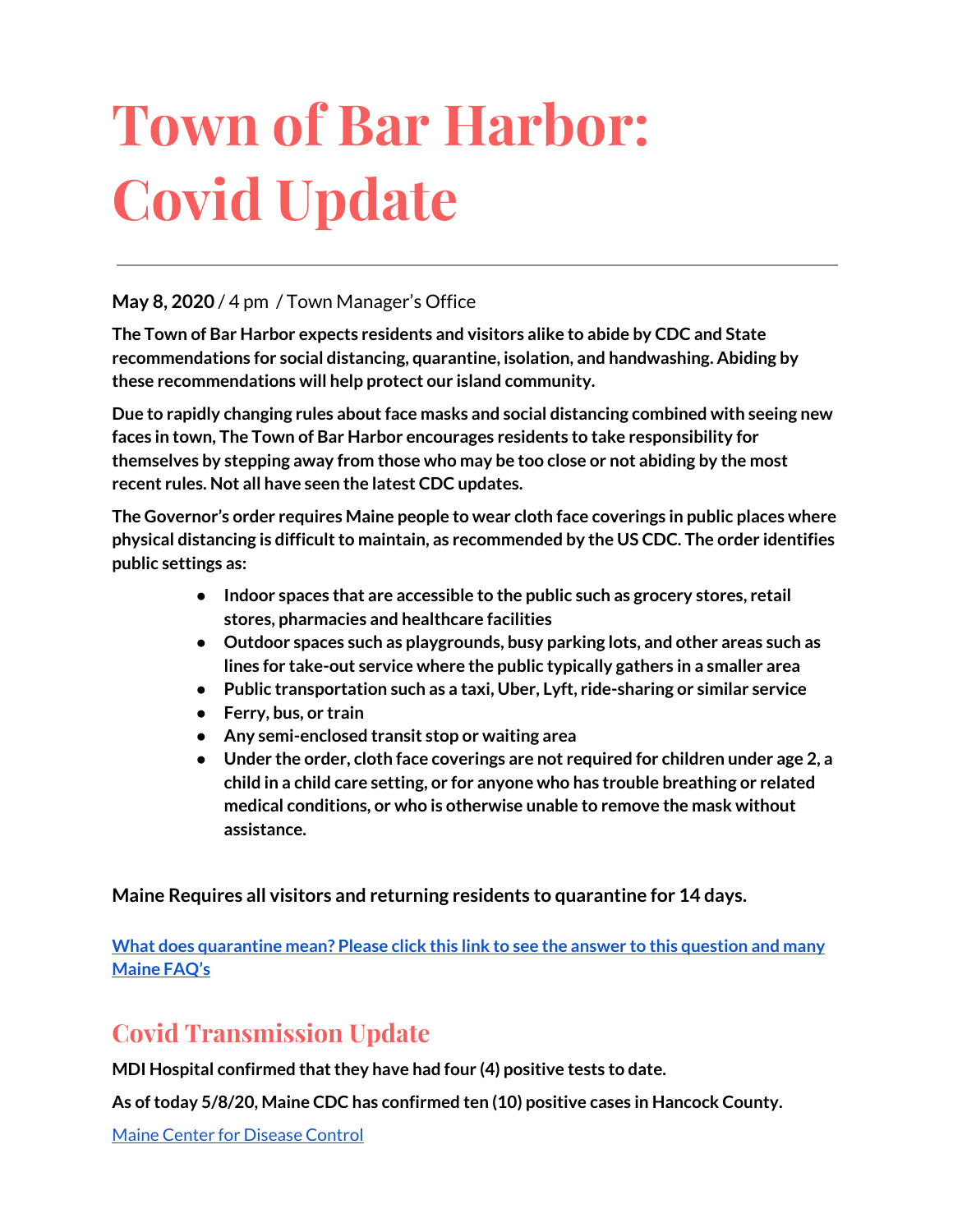# **Public Safety & Municipal News**

**5/5 Town Council Actions:**

- **• Direct Councilor Dobbs** and Manager Knight to open a dialog with the Governor's office **on behalf of Bar Harbor.**
- **● Have Councilor Friedmann create a framework for upcoming public Covid Zoom Forums to gather resident sentiment atthe end of May.**
- **● Create a staff working group to explore the potential for closing streets as a method of encouraging business and to accommodate social distancing**

**There are two new surveys on Polco to help the Town of Bar Harbor better understand the impact Covid 19 is having on the community and to help make Bar Harbor a safe and welcoming community when visitation begins again.**

**The Town invites all residents and community member to participate in the [C](https://polco.us/surveys/90178e75-6be4-45c6-819c-07052b97ab32?iid=9dedcb78-dd36-40ed-a81b-a88709e391cc)ovid19 [Resident](https://polco.us/surveys/90178e75-6be4-45c6-819c-07052b97ab32?iid=9dedcb78-dd36-40ed-a81b-a88709e391cc) [Impact](https://polco.us/surveys/90178e75-6be4-45c6-819c-07052b97ab32?iid=9dedcb78-dd36-40ed-a81b-a88709e391cc) Survey**

**The Town invites all businesses to participate in the Covid19 [Business](https://polco.us/surveys/96ab7f5d-a644-42b5-965d-f4a3d11c6ea7?iid=9dedcb78-dd36-40ed-a81b-a88709e391cc) Survey**

**The next Town Council meeting will be 5/19/20 at 4:00 PM on [townhallstreams.com](http://townhallstreams.com/) or live cable channel 1303.**

The Public Works leaf pile area is open during normal public works facility hours. There will be no public access beyond the pile area and no access to the recycling metal pile.

Town of Bar Harbor buildings, schools, restrooms, and playgrounds are closed to the public until 5/15 due to the extension of the declaration of the state of emergency.

Town of Bar Harbor Town Meeting has been rescheduled for June 30th, and the Election will be held on July 14th.

BURN PERMITS: Burn permits are not being written by BHFD at this time but residents can get a permit online at [https://www13.informe.org/burnpermit/public/index.html.](https://www13.informe.org/burnpermit/public/index.html) If unable to obtain a permit online, it is because the fire department is not allowing burning for the day.

CDC Announces [Modifications](https://www.cdc.gov/media/releases/2020/s0409-modifications-extension-no-sail-ships.html) and Extension of No Sail Order for All Cruise Ships

Police Department: The Town's Police Department is tasked with enforcing the Governor's Essential Business [Mandate](https://www.maine.gov/governor/mills/sites/maine.gov.governor.mills/files/inline-files/An%20Order%20Regarding%20Essential%20Businesses%20and%20Operations%20.pdf) to ensure that all non essential businesses are complying with the order to close. Please call the department 288-3391 for more information.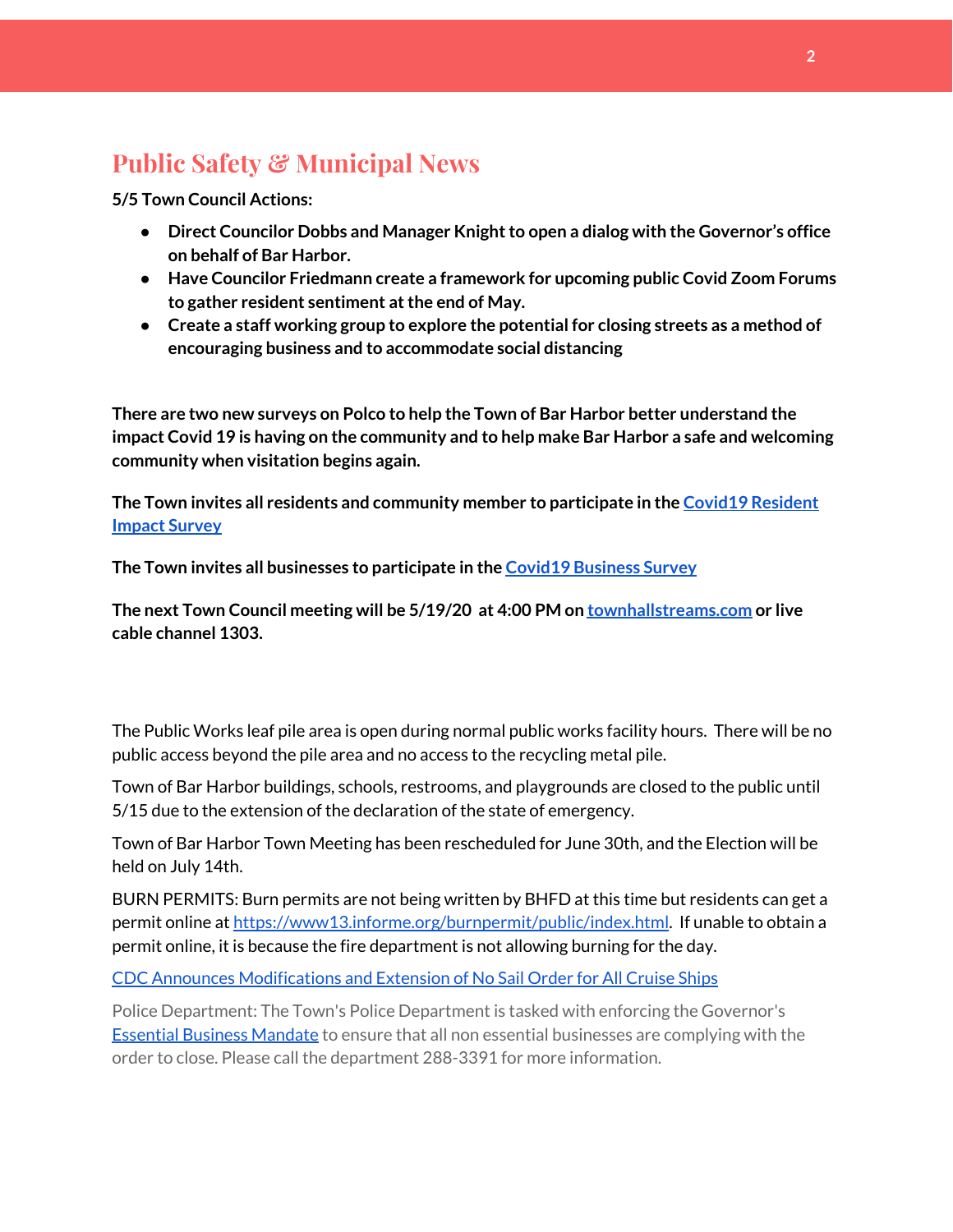## **Island Explorer**

**Downeast Transportation, in consultation with its partners, has decided to indefinitely postpone Island Explorer bus system service for 2020 due to the COVID-19 pandemic. The Island Explorer is a propane-powered, fare-free transit system that serves Acadia National Park and the surrounding communities. In 2019,the bus system carried more than 648,000 passengers. Service would normally begin June 23rd on Mount DesertIsland and Memorial Day weekend on the Schoodic Peninsula, and run through Columbus Day.**

#### **MDI Hospital**

**16 Ways to Help Reduce Covid [Anxiety](https://www.mdihospital.org/news/16-ways-to-help-reduce-covid-19-anxiety/) [Nutrition](https://www.mdihospital.org/news/16-ways-to-help-reduce-covid-19-anxiety/) during Covid 19** Press Release [4/13/20:](https://www.mdihospital.org/news/mount-desert-island-hospital-acquires-cepheid-genexpert-rapid-point-of-care-testing-system-for-the-new-coronavirus-and-many-other-infectious-diseases/) MDI Hospital Acquires New Rapid Testing System Drs. Kuffler and [Abreu's](https://www.mdislander.com/opinions/commentary-seven-steps-to-staying-safe) Letter about the Seven Steps to Staying Safe

**MDI Hospital Coronavirus Call Center :**If you are having symptoms or think you may have been exposed to COVID-19, call your primary care provider. If you do not have one, reach out to our Coronavirus Call Center at 207-801-5900. Calling ahead helps our dedicated health care professionals provide the best possible care and protects those in our community who are most vulnerable.

#### Remember: **PLEASE CALL AHEAD**

MDI Hospital has suspended visitation. There are several exceptions, please visit this website to learn more.

#### MDI [Hospital](https://www.mdihospital.org/covid-19/?fbclid=IwAR2Q31t4a6H1pxDfUeqSzFcmp5UbRlSwe93i58zEkHstfexp5EgoHB5cxGU) Covid Updates

#### **Hannaford, Paradis True Value, A&B Naturals**

**"As always, a big thank you to all of our customers for their understanding through many changes in how we operate in today's environment!"- Jay Boyce, Manager**

**Curbside Pickup is now available for prescriptions, please callthe pharmacy for details [\(207\)](https://www.google.com/search?client=firefox-b-1-d&q=hannaford+pharmacy+bar+harbor#) [288-0421](https://www.google.com/search?client=firefox-b-1-d&q=hannaford+pharmacy+bar+harbor#)**

**Beginning May 10th, Hannaford will begin to reopen the deli and seafood service cases. They ask customers to be patient as they pilot a system that supports social distancing. Customers should not expectto see our full variety immediately, butit will improve over the coming weeks.**

**Hannaford store hours are 7am-8pm daily until May 9th.**

**On May 10th, Hours will change to 7am - 9pm daily.**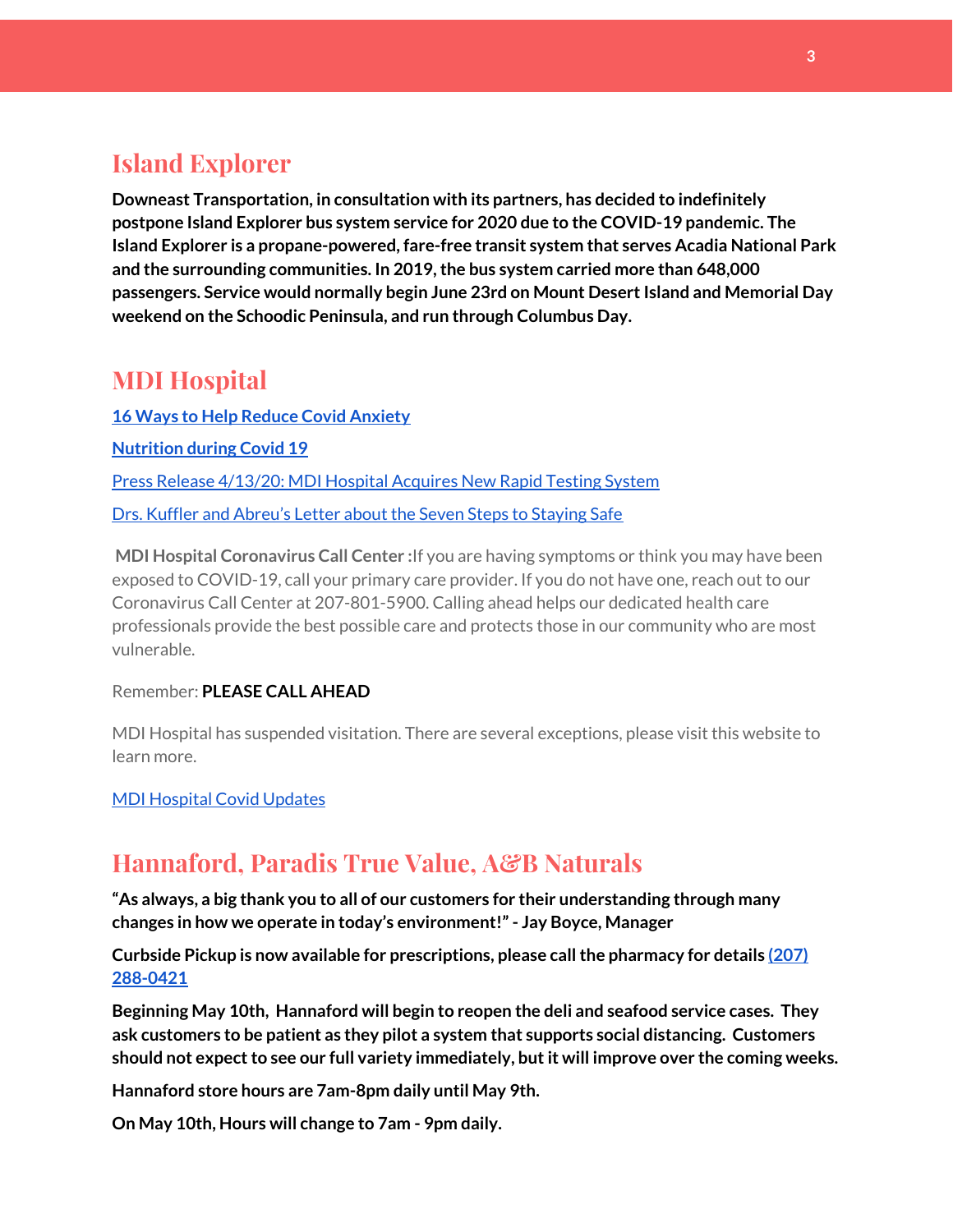**Senior hours are now 7 am- 8 am on Tuesdays, Wednesdays, and Thursdays.**

There may be daily limits per customer on the following items:

BUTTER - BABY WIPES - NAPKINS - PAPER TOWELS - HOUSEHOLD CLEANING SUPPLIES - HAND SANITIZER - EGGS - VITAMINS - COUGH & COLD MEDICINE - DISINFECTING SPRAY ALOE - RUBBING ALCOHOL - LIQUID HAND SOAP - FACE MASKS - TOILET PAPER - FLOUR FACIAL TISSUE - PAIN RELIEVERS

At this time, reusable bags are no longer permitted inside the building. This includes the reusable pre-wrap bags that customers may put fruits and vegetables in. Hannaford will be using single-use plastic bags until further notice.

**To those who are looking for work: [Hannaford](https://www.hannaford.com/about-us/careers) is currently hiring.**

#### **[Paradis](https://www.facebook.com/ParadisTrueValue/) True Value:**

Paradis is doing curbside pick-up with ordering and payment processing for those who do not wish to enter the store.

#### **Paradis has over 1,000 masks in stock today.**

When shipments of supplies come in they post to their [facebook](https://www.facebook.com/ParadisTrueValue/) page to notify customers of new inventory. 207-288-4995

#### **A&B [Naturals:](http://aandbnaturals.com/)**

A & B Naturals is doing curbside pickup, walk up window purchases, and online orders. **Customers are not currently allowed inside the store butthey are planning to open their doors to the public on Monday, May 11th.**

To place orders: call 207-288-8480 /email [aandb.order@gmail.com](mailto:aandb.order@gmail.com)/ or on the website [www.aandbnaturals.com](http://www.aandbnaturals.com/)

## **Bar Harbor Chamber of Commerce**

Includes resource lists for visitors and businesses

<https://www.visitbarharbor.com/member-center-coronavirus-resources>

## **School Information: Conners Emerson & MDI High School**

**SCHOOL LUNCH :**

**MDI High School**

MDIHS Food [Program](http://www.createsurvey.com/c/83380-7yUuuZ/) Option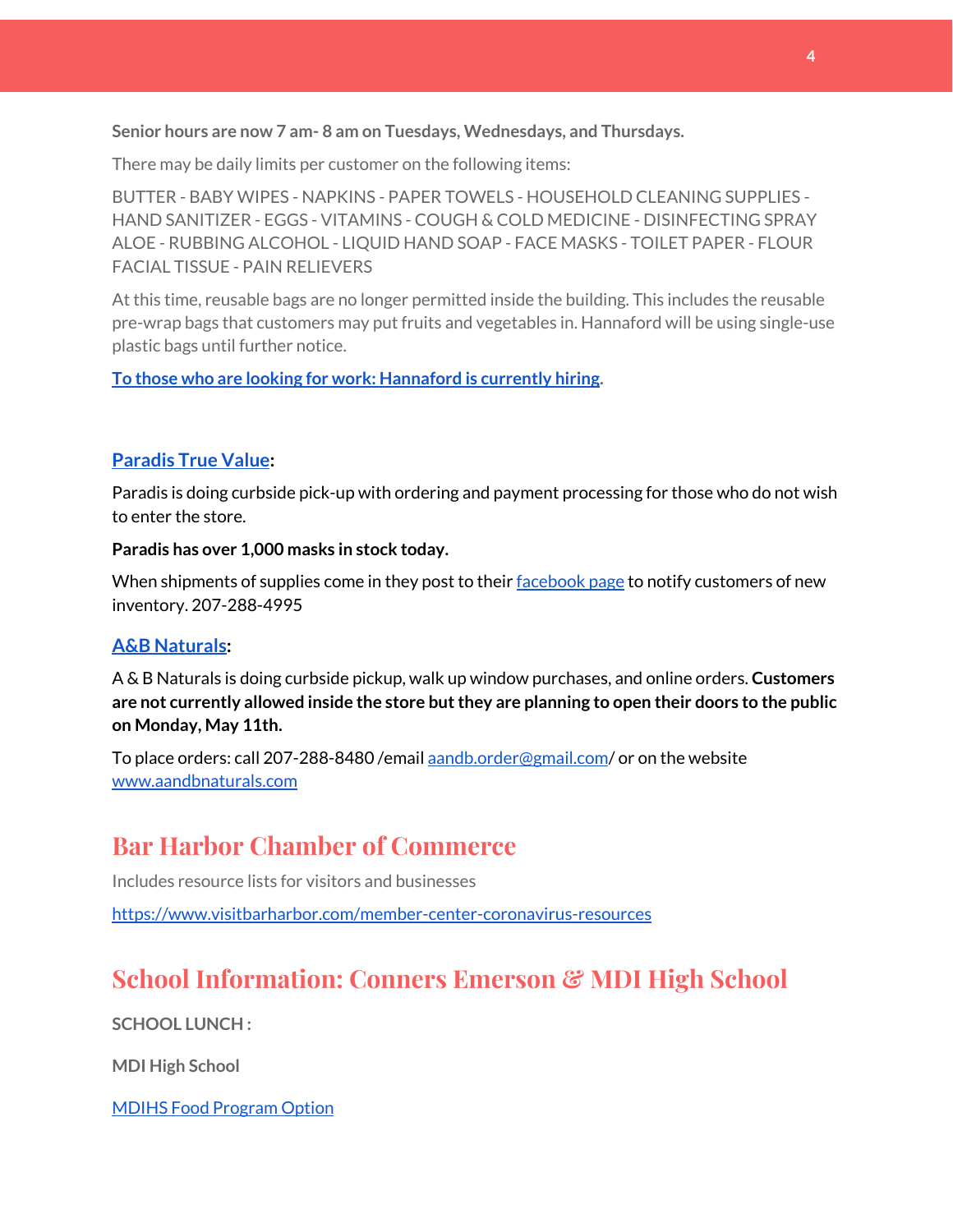

Any MDI High School student who resides in the town of Bar Harbor, Mount Desert, Tremont, Trenton or Southwest Harbor will have the opportunity to pick up a bag breakfast/lunch. Each bag can be picked up at your town's elementary school (Town of BH @ Conners Emerson, Town of Mount Desert @ MDES, Town of Tremont @ Tremont Elementary Town of Trenton @ Trenton Elementary and Town of SWH @ Pemetic). These meals are

available free to any MDIHS student regardless of your lunch status. Students in Hancock or Lamoine --please contact your elementary school for meal options.

<sup>→→</sup>Complete this [survey](http://www.createsurvey.com/c/83380-7yUuuZ/) by Thursday each week to reserve meals for the following week.

#### **Conners-Emerson School**

This is for students living in Bar Harbor and the surrounding villages. Food will be picked up Monday and Thursday 11:30 to 12:30 in front of the Emerson Library

#### <http://www.mdirss.org/>

Latest email update from Principal Haney MDI [Highschool](https://docs.google.com/document/d/1OKDsYNtOgV0FI9xAcXwQvenOKLV0S2vBg1o5jtu5CrE/edit?usp=sharing) Latest email update from Conners [Emerson](https://docs.google.com/document/d/1v3pgkG6Q-9S3gisuUIj4etPVDwgBKl4P00JBkvZr-kk/edit?usp=sharing) School

**Latest email update from [Superintendent](https://docs.google.com/document/d/1fzeCbc8gpTSKmUaDoQH1Avx5PVl-h0reFphXrT1eUNA/edit?usp=sharing) Marc Gousse - last day of school June 5th, 2020**

## **Mental Health**

[National Alliance on Mental Illness Maine](https://www.namimaine.org/) [Maine DHHS - Hotlines/Crisis Numbers](https://www.maine.gov/dhhs/hotlines.shtml) Crisis [Services](https://www.sweetser.org/programs-services/services-for-adults/crisis-services/)

## **Acadia National Park**

**See latest [alertfrom](https://www.nps.gov/acad/learn/news/delaying-start-up-operations.htm) ANP : Delay of Opening**

## **Land & Garden Preserve**

Little Long Pond and all the Preserve's natural lands remain open. Visitors to the Preserve are encouraged to follow disinfecting and distancing protocols.

**Beginning the week of April 20, 2020 the Natural Lands team will begin an erosion control project along the southeastern side of Little Long Pond. The lower carriage road leading to the Boathouse will be seeded and closed to visitors for the next six weeks. Please do not go beyond any fencing and signage to allow new grass the necessary time for proper germination.**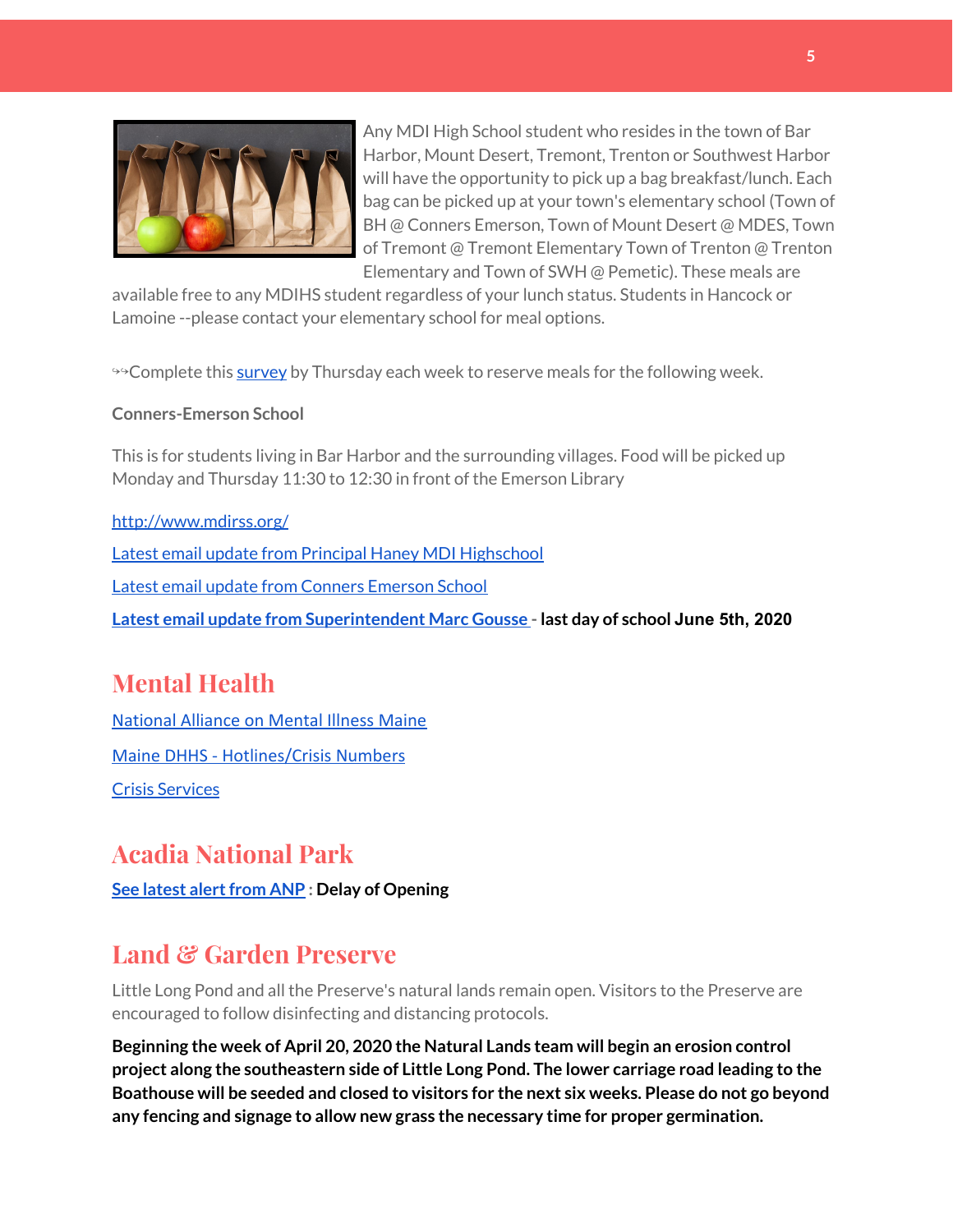The gardens remain closed and locked, and will reopen when it is safe to do so.

More info on our website: <https://www.gardenpreserve.org/>

## **Community Resources**

**The First: Jon Nicholson & Tony McKim Payroll [Protection](https://bit.ly/2WjDrd0) Plan "Wrap Up" video from 5/5**

Open Table MDI – Building [Community,](https://www.opentablemdi.org/) One Meal at a Time is delivering meals twice a week, free of charge, to anyone who requests them (MDI wide), as well as once a week curbside pick up. They are donation based and the food is healthy and tasty.

Jesup [Memorial](https://jesuplibrary.org/) Library educational resources

Mount Desert 365 Resource [Spreadsheet](https://docs.google.com/spreadsheets/d/1okAx6HSsgXZY9CGH07Dzi6rqe7a6m4dLCPKot2Li7Ek/edit?usp=sharing) is a resource list for all of MDI

Project Open: A community [spreadsheet](https://docs.google.com/spreadsheets/d/1dBicBiBXGzzWEFd9oqL7EBDbFWjDCPl6SSMea_Kt4pc/htmlview#) letting residents and visitors know what island [businesses](https://docs.google.com/spreadsheets/d/1dBicBiBXGzzWEFd9oqL7EBDbFWjDCPl6SSMea_Kt4pc/htmlview#) are open

Mount Desert Island [Community](https://www.mdicr.org/) Response is a resource list for all of MDI

Bar [Harbor](https://www.barharborfoodpantry.org/) Food Pantry

Help Request to MDI [Community](https://docs.google.com/forms/d/e/1FAIpQLSeZfu0tCcthHc9oL7tPomVRdniYiE7nbT_kkK9iCSRgqDhOvQ/viewform) Helpers

**Ways to Help**

MDI [Nonprofit](https://sites.google.com/mdina.org/public/sos-mdi?authuser=0) Alliance : Share Our Stimulus : share stimulus money with local nonprofits.

MDI [Community](https://docs.google.com/forms/d/e/1FAIpQLSe_CJUFdVvwJkmymWRqUeK8bx3m7n4uSOuUPYHqXSAyH2DBoQ/viewform?fbclid=IwAR25hjnWGhnMP0lOWMcBPRBumhtQCJGZO4hlk-T-VjNGZljL1kVX5pWrL6U) Helpers

**Island [Connections](http://islconnections.org/contact-us/)** 

#### **Government News & Mandates**

#### **[Governor](https://www.maine.gov/governor/mills/) Mills: Latest Updates : Governor Announces May Opening Dates for Restaurant and Retail Businesses in 12 counties**

**Here are the opening details and [checklists](https://www.maine.gov/decd/covid-19-prevention-checklists) outlined by the State of Maine**

**Pandemic [Unemployment](https://www.maine.gov/unemployment/pua/) Assistance**

**Maine [Tourism](https://www.mainetourism.com/maine-tourism-relief-fund/) Relief Fund : Apply For Assistance beginning May 5**

**[Representative](http://www.rephubbell.com/2020/04/30/april-30-2020-gradually-restarting-maines-economy/) Brian Hubbell's latest newsletter and resource list: 4/30/20 Newsletter**